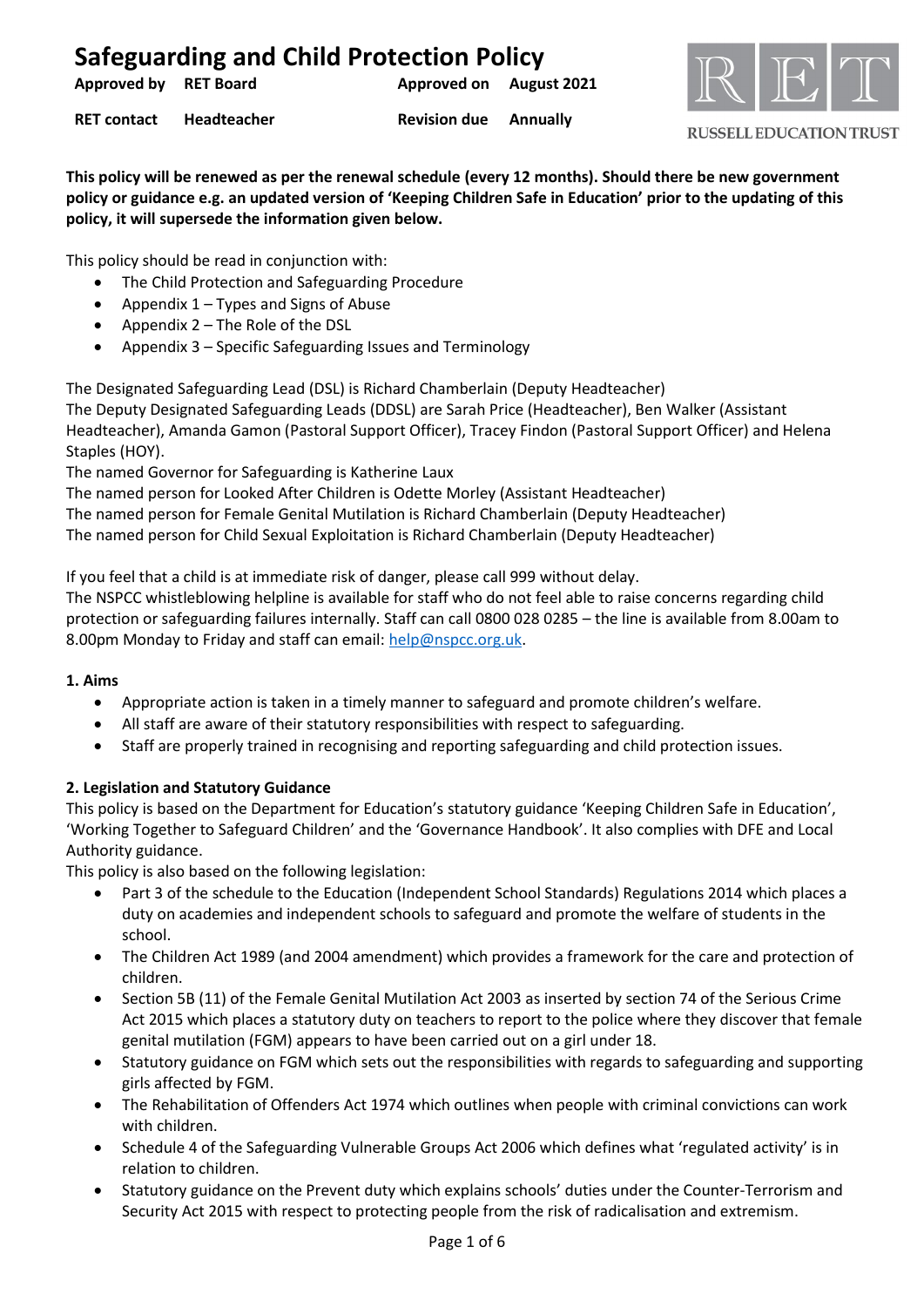**Approved by RET Board Approved on August 2021**



#### **RUSSELL EDUCATION TRUST**

**RET contact Headteacher Revision due Annually**

- Children and Social Work Act 2017
- Advice in Searching, Screening and Confiscation DFE Jan 2018.

### **3. Definitions**

- **a) Safeguarding** and promoting the welfare of children means:
	- Protecting children from maltreatment.
	- Preventing impairment of children's health or development (including mental health).
	- Ensuring that children grow up in circumstances consistent with the provision of safe and effective care.
	- Taking action to enable all children to have the best outcomes.

Safeguarding is a term which is pre-emptive and involves steps taken to prevent children from harm.

- **b) Child Protection** means:
	- Activities undertaken to prevent children suffering or being likely to suffer significant harm.
	- Activities undertaken to ensure that where there has been harm in the past, the school does everything it can to ensure that the harm is never repeated.

Child Protection is a part of Safeguarding, the latter being an umbrella term.

### **c) Abuse is:**

A form of maltreatment of a child and may involve inflicting harm or failing to prevent harm. Appendix 1 explains the different types of abuse.

### **d) Neglect is:**

A form of abuse and is the persistent failure to meet a child's basic physical and/or psychological needs, likely to result in the impairment of the child's health or development. Appendix 1 defines neglect in more detail.

### **4. Equality Statement**

Some children have an increased risk of abuse, and additional barriers can exist for some children with respect to recognising or disclosing it. We are committed to anti-discriminatory practice and recognise children's diverse circumstances. We ensure that all children have the same protection, regardless of any barriers they may face. We give special consideration to children who:

- Have special educational needs or disabilities.
- Are looked after children (LAC).
- Are young carers.
- May experience discrimination due to their race, ethnicity, religion, gender identification or sexuality.
- Have English as an additional language.
- Are known to be living in challenging situations e.g. temporary accommodation or where there are issues such as substance abuse or domestic violence.
- Are at risk of FGM, sexual exploitation, forced marriage or radicalisation.
- Are asylum seekers.

### **5. Responsibilities**

Safeguarding and child protection is everyone's responsibility. This policy applies to all staff, volunteers and governors in the school and is consistent with the procedures of the local children's safeguarding board.

### **5a. All staff** will:

- i. Read and understand Part 1 of the Department for Education's statutory safeguarding guidance 'Keeping Children Safe in Education' September 2021 and review this guidance at least annually.
- ii. Receive an annual Safeguarding and Child Protection Training Update.
- iii. Be familiar with types of abuse and possible signs. See Appendix 1 and Appendix 3.
- iv. Understand our systems which support safeguarding, including the staff code of conduct and the role of the designated safeguarding lead.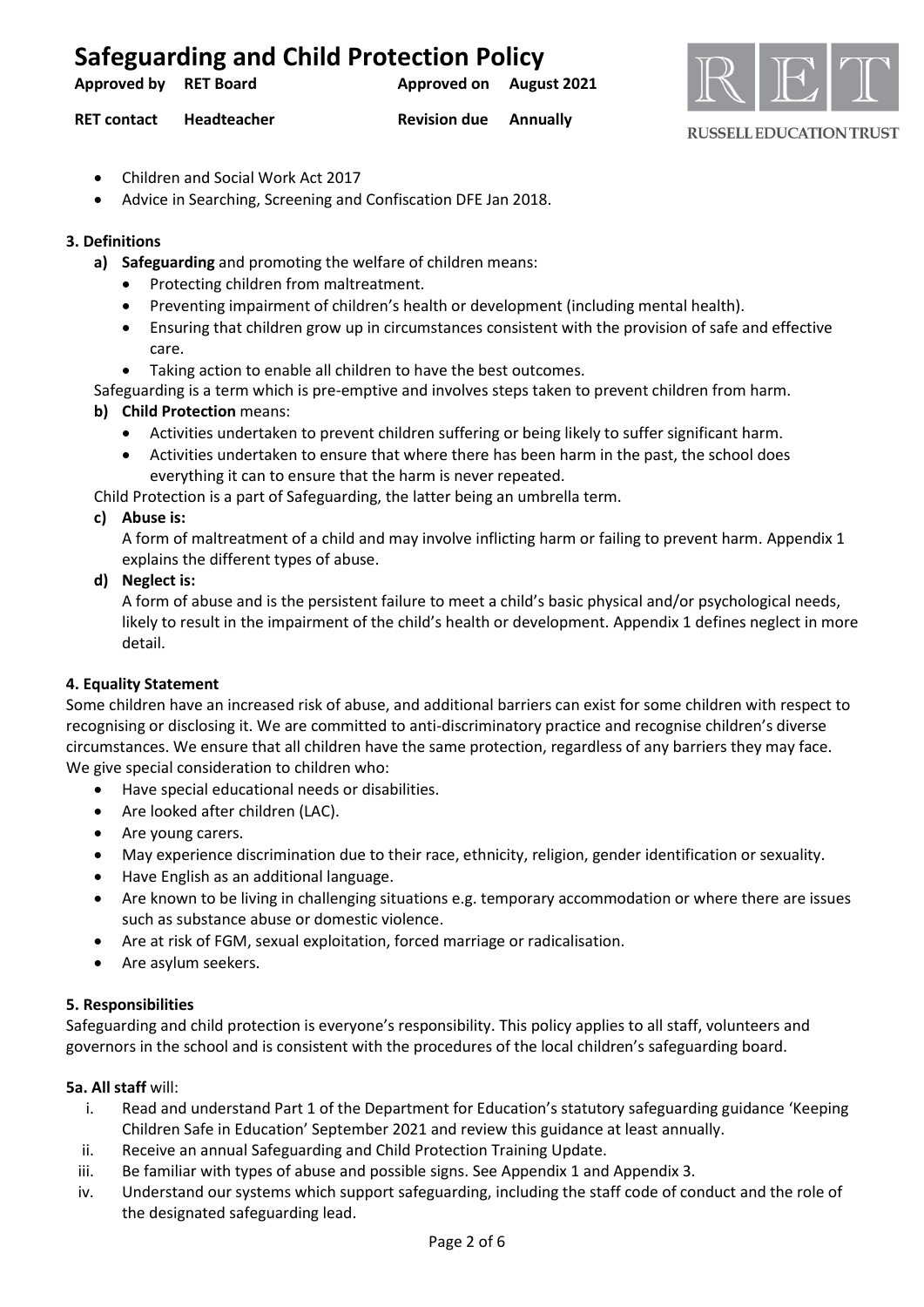| Approved by RET Board |             | Approved on August 2021      |  |  |
|-----------------------|-------------|------------------------------|--|--|
| <b>RET contact</b>    | Headteacher | <b>Revision due</b> Annually |  |  |



**RUSSELL EDUCATION TRUST** 

- v. Understand their role in identifying potential issues for children, liaising with the DSL or DDSL and sharing information with other professionals to support early identification and assessment.
- vi. Know what to do if they identify a safeguarding issue or a child protection issue both in and outside school hours.
- vii. Know the signs of different types of abuse and neglect as well as specific safeguarding issues e.g. sexual harassment and violence, child sexual exploitation (CSE), FGM, radicalisation, domestic violence, community threats
- viii. Not promise confidentiality to any child who makes a disclosure.
- ix. Put the needs and safety of the child first
- x. Report any suspicion of FGM directly to the appropriate body with the DSL/DDSL present.
- xi. Be mindful of safeguarding when planning learning, recreational or other activities involving children or executing their duties in school.
- xii. Challenge any form of derogatory, prejudiced or sexualised language or behaviour.
- xiii. Be vigilant to issues that affect different genders e.g. aggressive touching or grabbing towards female students, initiation or hazing type violence with respect to male students.
- xiv. Ensure the curriculum notes the importance of behaviour and consent.
- xv. Understand that a child harming a peer could be a sign that the child is themselves being abused and that this would fall under the scope of this policy.
- xvi. Be mindful of the prejudice and inappropriate language used towards groups such as transgender, LGBT (Lesbian, Gay, Bisexual and Transgender) groups and ensure such prejudice and language is not tolerated.

## **5b**. **The Designated Safeguarding Lead (DSL) and Deputy Designated Safeguarding Lead (DDSL)**

Our DSL Richard Chamberlain (Deputy Headteacher). The DSL takes lead responsibility for child protection and wider safeguarding. During term time, the DSL will be available during school hours for staff to discuss and safeguarding concerns. Out of school hours, the DSL can be copied in by email through the school system. Should the DSL be off site in school hours, the Deputy DSLs are Sarah Price (Headteacher), Ben Walker (Assistant Headteacher), Amanda Gamon (Pastoral Support Officer), Tracey Findon (Pastoral Support Officer) and Helena Staples (HOY).

– they will act in place of the DSL.

The DSL is responsible for:

- i. Providing advice and support to other staff on child welfare and child protection matters.
- ii. Taking part in strategy discussions and inter-agency meetings and/or support other staff to do so.
- iii. Ensuring that staff are familiar with policy and procedures.
- iv. Referring suspected cases, as appropriate to the relevant body (local authority children's social care, Channel programme, Disclosure and Barring service, police) and support the Headteacher or other staff employed to make such referrals directly. Please note that any member of staff may make a referral if the need arises.
- v. Confirming verbal referrals in writing within 24 hours of the initial referral.
- vi. Seeking advice from the local authority multi service hub (MASH) where there is uncertainty about making a referral.
- vii. Reporting back to and liaising with staff making referrals to the DSL.
- viii. Ensuring staff receive annual Safeguarding and Child Protection training updates
- ix. Ensure their own Lead Child Protection and Safeguarding training is updated every two years (and in addition update their own skills through briefings, bulletins, DFE guidance).
- x. Keeping the Headteacher informed of any issues and liaising with local authority case managers and designated officers for child protection concerns as appropriate.
- xi. Recording allegations appropriately
- xii. Maintaining Child Protection Records for students and of allegations.

The full responsibilities of the DSL/DDSL are set out in Appendix 2.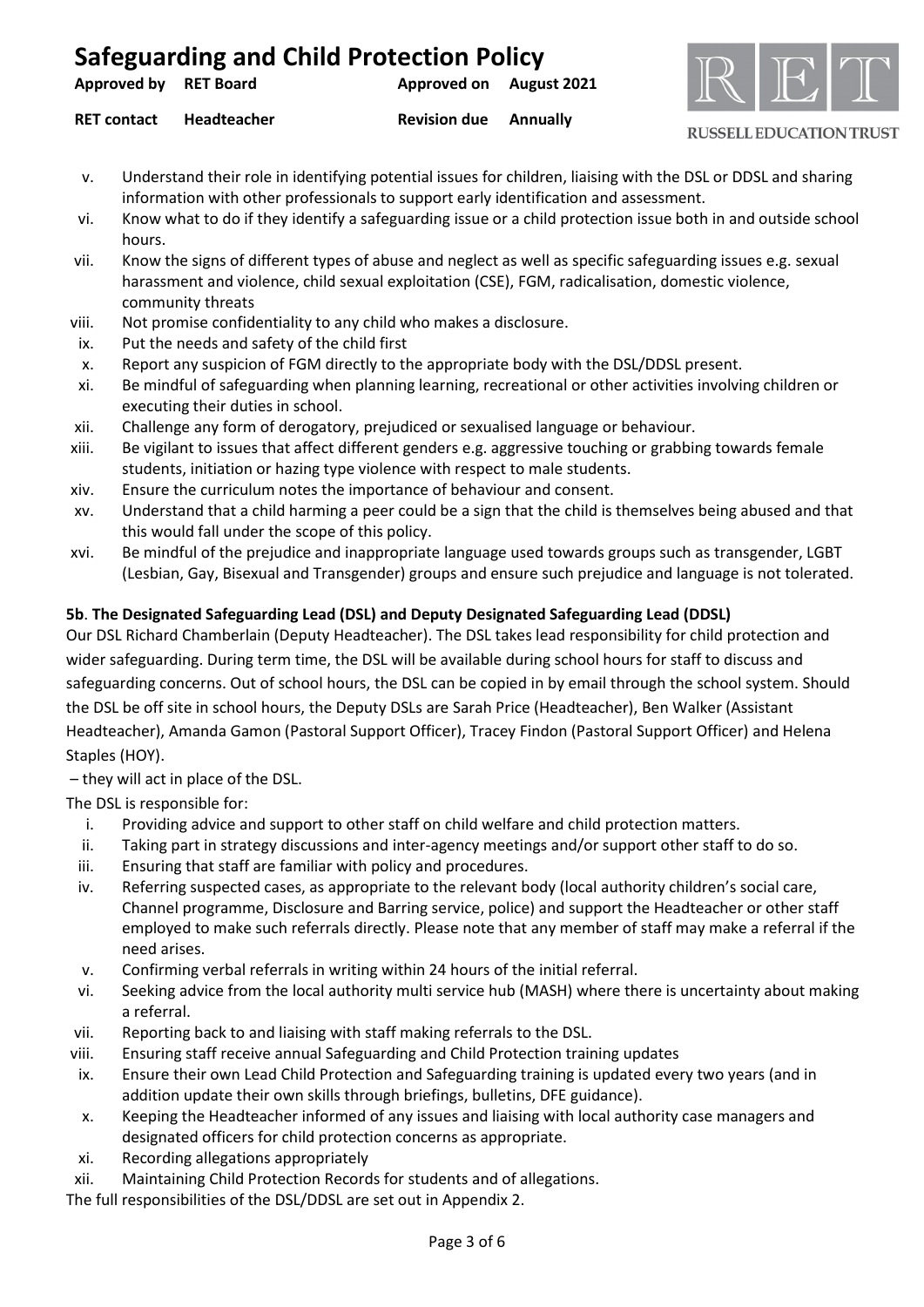| Approved by RET Board |                    | Approved on August 2021      |  |  |
|-----------------------|--------------------|------------------------------|--|--|
| <b>RET contact</b>    | <b>Headteacher</b> | <b>Revision due Annually</b> |  |  |



#### **RUSSELL EDUCATION TRUST**

### **5c. The named person for Looked After Children is Odette Morley (Assistant Headteacher)**

They will:

- i. Ensure that they have appropriate training to carry out the role.
- ii. Be the main point of contact for staff working with Looked After Children.
- iii. Deliver any training needed by staff with regard to Looked After Children.
- iv. Ensure any extra funding allocated for Looked After Children is spent appropriately.
- v. Ensure educational opportunities and pastoral support for Looked After Children is appropriate.
- vi. Monitor and promote the educational progress of Looked After Children.
- vii. Liaise with external bodies dealing with Looked After Children including Social Services/Children's Services.

### **5d. The named person for Female Genital Mutilation (FGM) is Richard Chamberlain**

They will:

- i. Ensure that they have appropriate training to carry out the role (including the reading of appropriate DFE guidance e.g. Guidance for Professionals May 2016).
- ii. Be the main point of contact for staff who suspect FGM.
- iii. Ensure that any staff referring a potential case of FGM make a phone call to 101 with the DSL or DDSL present.
- iv. Be the main point of contact for students who are either potentially facing FGM or who have already experienced FGM.
- v. Be the main point of contact for health professionals (and others) dealing with known cases of FGM.
- vi. Maintain appropriate confidentialities with respect to possible cases of FGM.
- vii. Be alert to risk factors and signs of FGM.

### **5e. The named person for Child Sexual Exploitation (CSE) is Richard Chamberlain**

They will

- i. Ensure that they have appropriate training to carry out the role (including an understanding of Child sexual exploitation: definition and guide for practitioners DFE Feb 2017)
- ii. Be the main point of contact for staff who suspect CSE.
- iii. Be the main point of contact for students who are either potentially involved in or victims of CSE or who have already experienced CSE.
- iv. Be the main point of contact for health professionals (and others) dealing with known cases of CSE.
- v. Maintain appropriate confidentialities with respect to possible cases of CSE.
- vi. Be alert to risk factors and signs of CSE.

### **5f. The Governing Body**

- i. The named Governor for Safeguarding and Child Protection is Katherine Laux.
- ii. The Governing Body will scrutinise and approve this policy as appropriate at each review and hold the Headteacher to account for its implementation.
- iii. The named Governor will monitor the effectiveness of this policy in conjunction with the full governing body.
- iv. The Chair of Governors alongside the CEO of the Trust where necessary, where appropriate will act as the 'case manager' in the event that an allegation of abuse is made against the Headteacher.

### **5g. The Headteacher**

The Headteacher is responsible for the implementation of this policy including:

- i. Ensuring all staff (including temporary staff) are informed of this policy as part of their induction.
- ii. Communicating this policy to parents when their child joins the school and on the school website.
- iii. Ensuring that the DSL has appropriate time, funding, training and resources and that there is always adequate cover if the DSL is absent.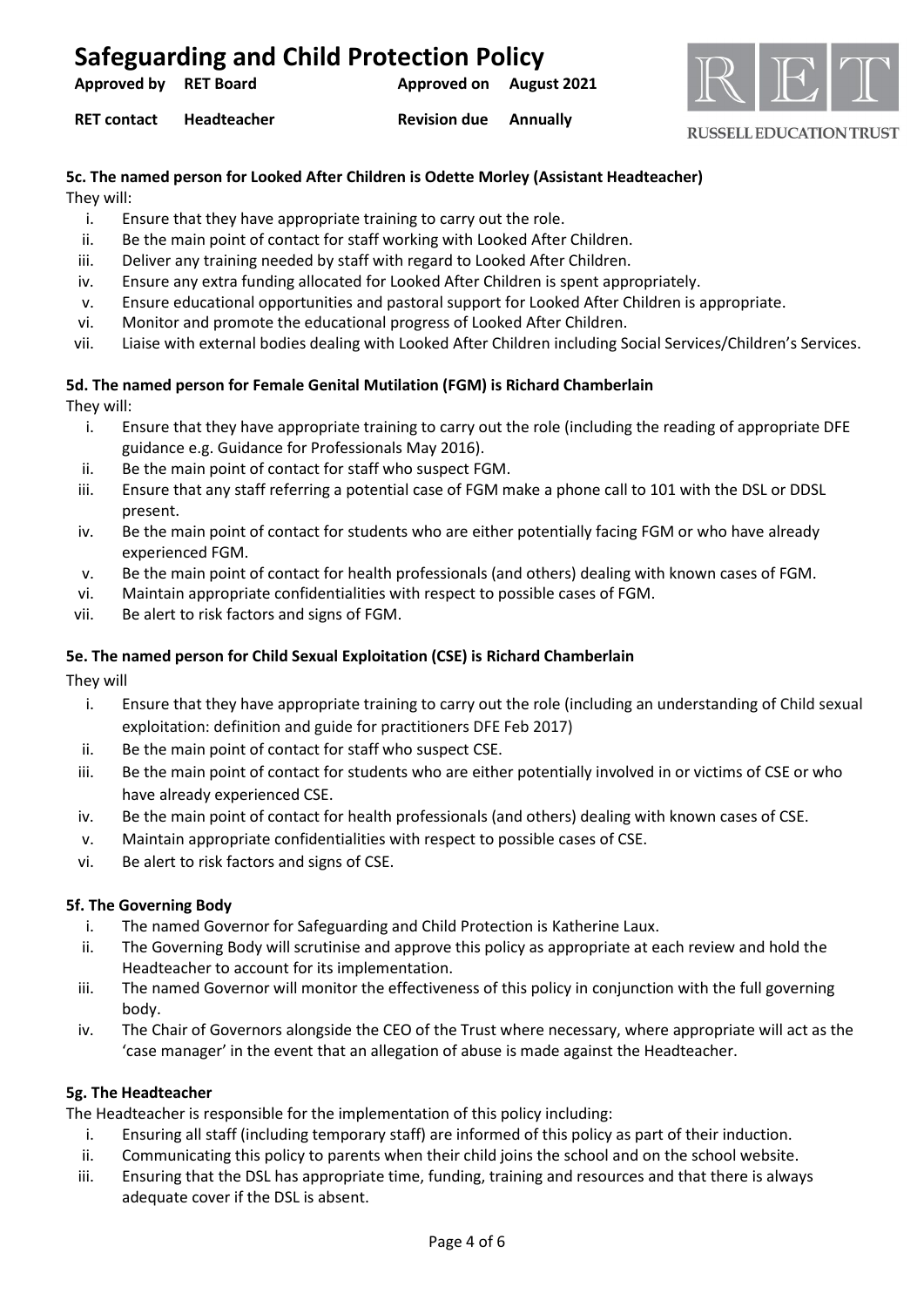| Approved by RET Board | <b>Approved on</b> August 2021 |  |
|-----------------------|--------------------------------|--|
|                       |                                |  |



**RET contact Headteacher Revision due Annually**

**RUSSELL EDUCATION TRUST** 

- iv. Ensuring that all staff undertake appropriate safeguarding and child protection training and update this regularly.
- v. Act as the 'case manager' in the event of an allegation of abuse being made against another member of staff or volunteer.
- vi. Report all allegations made against staff to the Local Authority Designated Officer (whether deemed founded or unfounded).

### **6. Confidentiality**

- a. Staff will never promise a child that they will not tell anyone about an allegation or concern as this may not be in the child's interests. In addition, where there are safeguarding concerns later proven, the staff member would have been breaking the law.
- b. Staff will pass on safeguarding concerns to the DSL/DDSL quickly, effectively and not discuss matters in a public forum.
- c. Confidentiality is also addressed in the CP and Safeguarding Procedure.
- d. Information should be passed on, on a need to know basis and staff should be mindful that it is not appropriate to discuss or disclose personal student/parent/carer issues with other non-related staff/parents/students.
- e. The DFE emphasises that 'The Data Protection Act 2018 and GDPR do not prevent or limit the sharing of information for the purposes of keeping children safe. Fears about sharing information must not be allowed to stand in the way of the need to promote the welfare and protect the safety of children.'
- f. Matters pertaining to a specific child or adult will not be discussed by staff outside the circle of the Headteacher/DSL/DDSL and relevant staff working with the child.
- g. Information and/or records of a child will not be disclosed to a parent, child or third party without seeking formal advice from the Headteacher and/or Lead Adviser.

## **7. IT**

- a. The school will ensure that a suitable filtering and monitoring system is in place and that any inappropriate access to e.g. radicalisation, pornographic sites is reported and dealt with by the appropriate member of senior staff.
- b. Internet safety is vital to the school's ICT and other curriculum and will be embedded into PSHE and/or the tutor and assembly programme.
- c. Staff will receive regular updated training regarding online safety.
- d. Safeguarding staff will take reports of peer on peer abuse and of online safeguarding risks seriously whether they occur in or outside school. They will take appropriate action and make appropriate referrals.

### **8. Training**

- a. All staff will receive annual Child Protection and Safeguarding update/training.
- b. DSLs and DDSLs will update their Lead Child Protection Training every 2 years.
- c. Schools will have a regular programme of staff training which covers:
	- i. Peer on Peer Abuse and Reporting Systems for Pupils in and Out of School
	- ii. Domestic violence
	- iii. Prevent and radicalisation
	- iv. FGM
	- v. Sexual Harassment and Violence (including Peer on Peer Abuse)
	- vi. CSE (Child Sexual Exploitation)
	- vii. Online risks and protective behaviours (including the risks of Peer on Peer Abuse on the internet)
	- viii. Abduction and Community Risk
- d. Schools will ensure that any staff working closely with students on Child Protection or Safeguarding issues including the DSL and DDSL read and understand the following DFE guidance.
	- i. Sexual Violence and Sexual Harassment Between Children in Schools